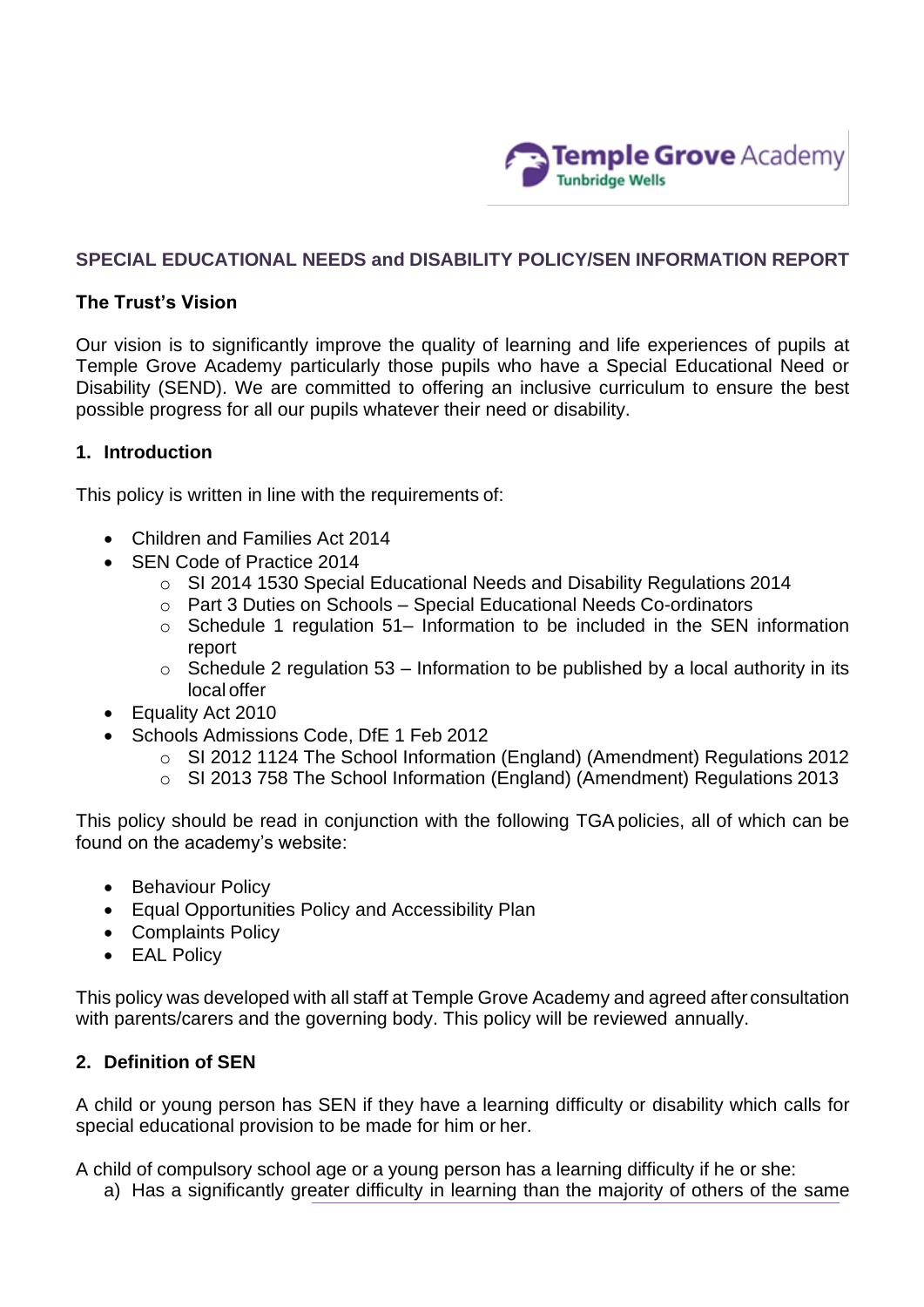age; or

b) Has a disability which prevents or hinders him or her from making use of facilities of a kind generally provided for others of the same age in mainstream schools or mainstream post-16 institutions. *SEN Code of Practice (2014, p 4).*

# **2.1 Definition of disability**

Many children and young people who have SEN may also have a disability under the Equality Act 2010 – that is'…a physical or mental impairment which has a long-term and substantial adverse effect on their ability to carry out normal day-to-day activities'. This definition provides a relatively low threshold and includes more children than many realise: 'long-term' is defined as 'a year or more' and 'substantial' is defined as 'more than minor or trivial' *SEN Code of Practice (2014, p5)*

# **2.2 Identification of SEN Support at Temple Grove Academy**

Temple Grove Academy reviews the SEN Support register half termly at Pupil Progress Meetings. Pupils may be placed on the SEN Register under one of the four categories:

- Cognition and Learning
- Communication and Interaction
- Social Emotional and Mental Health
- Sensory and/or Physical Difficulties

In relation to Cognition and Learning the *SEN Code of Practice (2014, 6.17)* describes inadequate progress thus:

- Is significantly slower than that of their peers starting from the same baseline
- Fails to match or better the child's previous rate of progress
- Fails to close the attainment gap between rate of progress
- Widens the attainment gap

Therefore, when considering whether a pupil has special educational needs any of the following may be evident:

- Pupil makes little or no progress even when teaching approaches are targeted particularly in a pupil's identified area of weakness;
- Pupil shows signs of difficulty in developing literacy or mathematics skills which result in poor attainment in some curriculum areas;
- Has social, emotional or mental health difficulties which substantially and regularly interfere with the pupil's own learning or that of the class groups, despite having an individualised behaviour support programme;
- Has communication and /or interaction difficulties and continues to make little or no progress despite the provision of an appropriate differentiated curriculum;
- Has sensory or physical problems and continues to make little or no progress despite the provision of specialist equipment;
- Has SEND or physical needs that require additional specialist equipment or regular advice or visits by a specialist service;
- Has a communication and/or an interaction difficulty that impedes the development of social relationships and cause a substantial barrier to learning.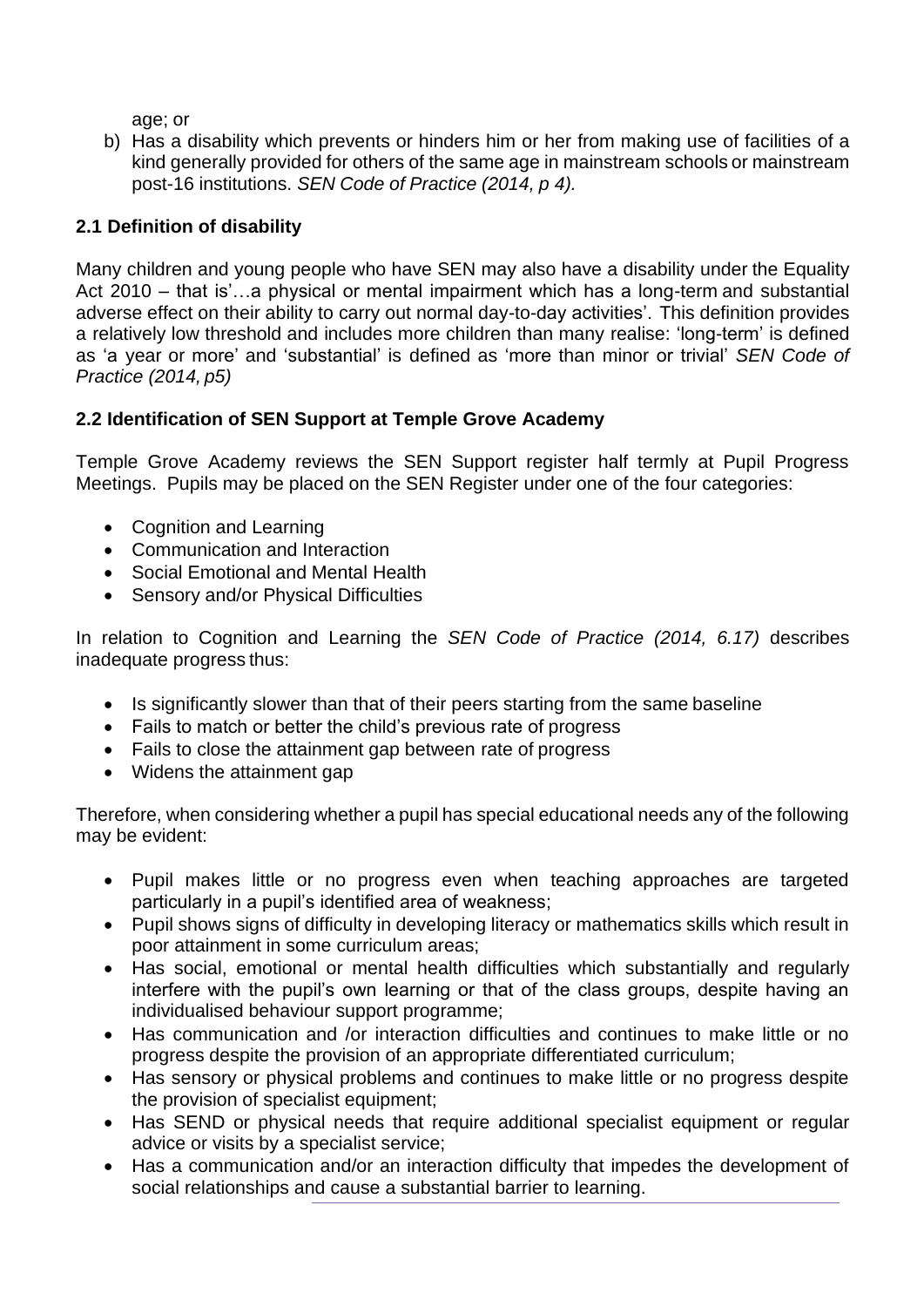# **3 The kinds of special educational need for which provision is made at the school**

At Temple Grove Academy we can make provision for every kind of frequently occurring special educational need without an Education, Health and Care Plan, for instance dyslexia, dyspraxia, speech and language needs, autism, Asperger's syndrome and learning difficulties. There are other kinds of special educational need, which do not occur as frequently and with which the academy is less familiar, but we can access training and advice so that these kinds of needs can be met.

The academy also currently meets the needs of pupils with Education, Health and Care plan with the following kinds of special educational need: Autism Spectrum Disorder (ASD). Decisions on the admission of pupils with a statement of special educational needs / Education, Health and Care plan are made by the Local Authority.

The admission arrangements for pupils without a statement of special educational needs/ Education, Health and Care Plan do not discriminate against or disadvantage disabled children or those with special educational needs.

# **3.1Information about the policy for identification and assessment of pupils with SEN**

At Temple Grove Academy we monitor the progress of all pupils through pupil progress meetings half termly to review their academic progress and their progress is tracked using assessment tool B squared. We also use a range of assessments with all the pupils at various points including:

- Phonics screening in year 1
- Curriculum assessments each term for all pupils
- Language Link assessment for all reception pupils
- EYFS baseline assessment

Where progress is not sufficient, even if special educational need has not been identified, we put in place extra support to enable the pupil to catch up. The particular intervention scheme used will be dependent on each individual child but may include:

- Beanstalk 1.1 Reading
- Emotional Literacy Support
- Clever Fingers/Dough Disco
- Phonics intervention
- Social Skills such as Lego Therapy
- Counselling and Play therapy
- Sensory Circuits
- BEAM (Balance Education and Movement)

Some pupils may continue to make inadequate progress, despite high-quality teaching targeted at their areas of weakness. For these pupils, and in consultation with parents, we will use a range assessment tools to determine the cause of the learning difficulty. At Temple Grove Academy we are experienced in using the following assessment tools:

• Dyslexia Portfolio Dyslexia Screen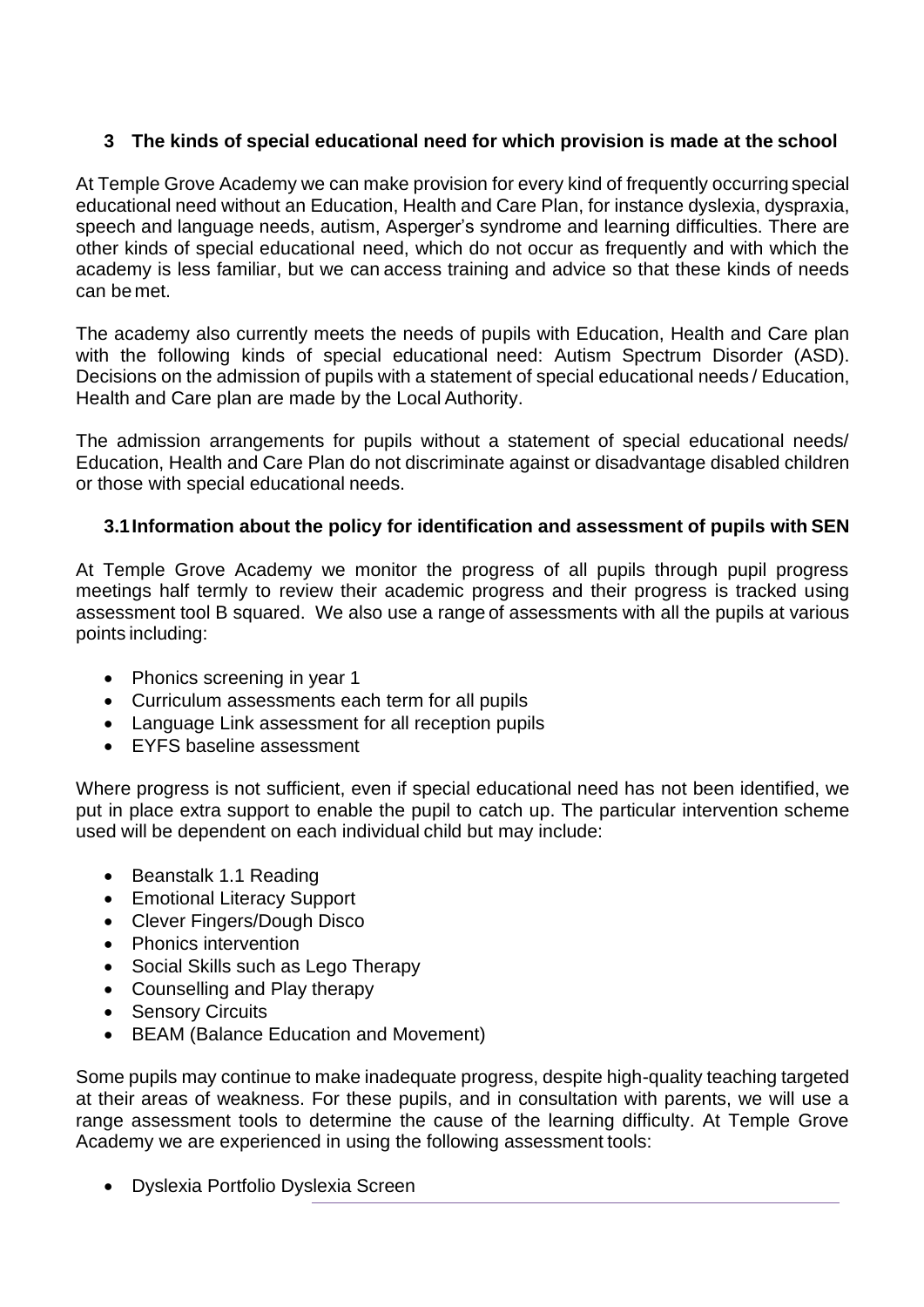- Speech and Language Link
- Leuven Scales
- BPVS (British Picture Vocabulary Scale)
- Boxall Profile

Temple Grove Academy also have access to external advisors such Local Inclusion Forum Team (LIFT), Kent Educational Psychologist Service, Speech and Language Therapy Service and Community Paediatrics.

The purpose of this more detailed assessment is to understand what additional resources and different approaches are required to enable the pupil to make better progress. These will be shared with parents, put into a Personal Provision Plan and reviewed regularly, and refined / revised if necessary. At this point we will have identified that the pupil has a special educational need because the academy is making special educational provision for the pupil which is additional and different to what is normally available.

If the pupil is able to make good progress using this additional and different resource (but would not be able to maintain this good progress without it) we will continue to identify the pupil as having a special educational need. If the pupil is able to maintain good progress without the additional and different resources he or she will not be identified with special educational needs. When any change in identification of SEN is changed parents will be notified.

We will ensure that all teachers and support staff who work with the pupil are aware of the support to be provided and the teaching approaches to be used.

### **3.2Information about the academy's policies for making provision for pupils with special educational needs whether or not they have EHC Plans, including how the academy evaluates the effectiveness of its provision for such pupils**

Each review of the SEN Personalised Provision Plan will be informed by the views of the pupil, parents and class/subject teachers and the assessment information from teachers which will show whether adequate progress is being made.

For all pupils with a Personalised Provision Plan, their outcomes will be reviewed with parents 3 times a year at Parent/Teacher meetings. For pupils with Education, Health and Care Plan there will also be an annual review of the provision made for the child, which will enable an evaluation of the effectiveness of the special provision. The collation of all annual review evaluations of effectiveness will be reported to the governing body.

### **3.3The academy's arrangements for assessing and reviewing the progress of pupils with special educational needs**

Every pupil in the academy has their progress tracked six times per year. In addition to this, pupils with special educational needs may have more frequent assessments of reading age, language assessment etc. The assessments we use at Temple Grove Academy are listed in section 2. Using these it will be possible to see if pupils are increasing their level of skills in key areas.

If these assessments do not show adequate progress is being made the SEN support plan will be reviewed and adjusted.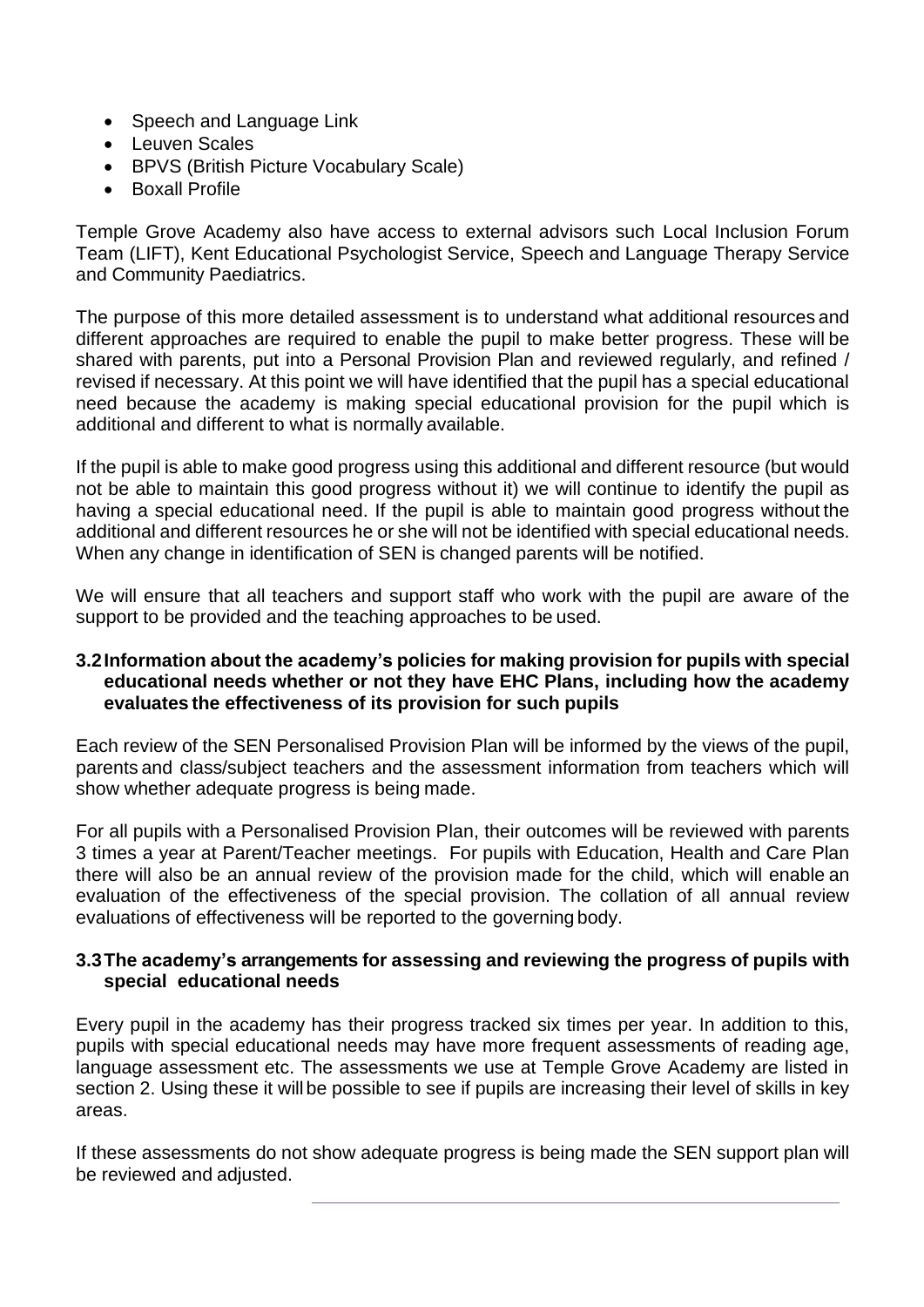## **3.4The academy's approach to teaching pupils with special educational needs**

High quality first teaching, differentiated for individual pupils, is the first step in responding to pupils who have or may have SEN. Additional intervention and support cannot compensate for a lack of good quality teaching. Academies should regularly and carefully review the quality of teaching for all pupils, including those at risk of underachievement. This includes reviewing and,where necessary, improving, teachers' understanding of strategies to identify and support vulnerable pupils and their knowledge of the SEN most frequently encountered *SEN Code of Practice (2014, 6.37)*

At Temple Grove Academy the quality of teaching is judged to be requires improvement in our last Ofsted inspection and the academy is working closely with the Local Authority to improve this to good. We follow the Mainstream Core Standards advice developed by Kent County Council to ensure that our teaching conforms to best practice.

In meeting the Mainstream Core Standards the academy employs some additional teaching approaches, as advised by internal and external assessments e.g. Beanstalk reading intervention. This is delivered by additional staff employed through the funding provided to the academy as 'notional SEN funding'.

### **3.6 How the academy adapts the curriculum and learning environment for pupils with special educational needs**

At Temple Grove Academy we follow the advice in the Mainstream Core Standards on how to adapt the curriculum and the learning environment for pupils with special educational needs. Wealso incorporate the advice provided as a result of assessments, both internal and external, and the strategies described in Education, Health and Care Plans.

As part of our requirement to keep the appropriateness of our curriculum and learning environment under review the Governors have recently made the following improvements as part of the academy's accessibility planning including:

- Installation of handrails in the Year 3 / 4 corridors
- Creation of a disability suite including accessible toilet
- Alterations to fire exits to allow wheelchair access
- Installation of whiteboards in all classrooms
- Creation of dedicated disabled parking bays
- Yellow markings around the school to demarcate steps and change in levels.

### **3.5Additional support for learning that is available to pupils with special educational needs**

As part of our budget we receive 'notional SEN funding'. This funding is used to ensure that the quality of teaching is good in the academy and that there are sufficient resources to deploy additional and different teaching for pupils requiring SEN support. The amount of support required for each pupil to make good progress will be different in each case and a full list of the interventions we can offer is on the SEN page our website. In very few cases a very high level of resource is required. The funding arrangements require academies to provide up to £6000 per year of resource for pupils with high needs, and above that amount the Local Authority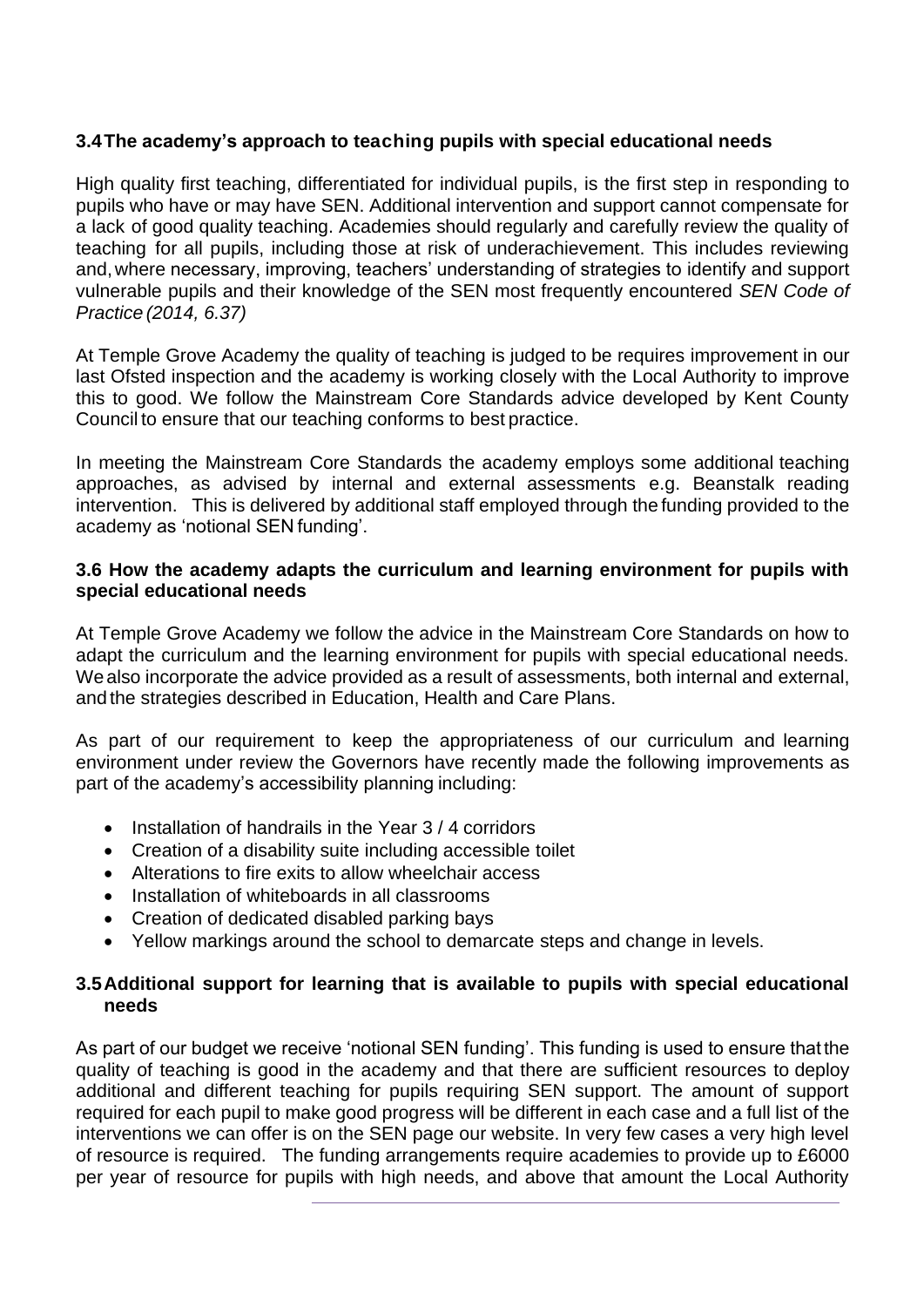should provide top up to the academy with a funding called 'High Needs Funding.' This HNF has to be applied for each relevant pupil.

#### **3.6How the academy enables pupils with special educational needs to engage in activities ofthe academy (including physical activities) together with children who do not have special educational needs**

All clubs, trips and activities offered to pupils at Temple Grove Academy are available to pupils with special educational needs either with or without a Health and Care Plan. Where it is necessary, the academy will use the resources available to it to provide additional adult support to enable the safe participation of the pupil in the activity.

## **3.7Support that is available for improving the emotional and social development of pupils with special educational needs**

At Temple Grove Academy we understand that an important feature of the academy is to enable all pupils to develop emotional resilience and social skills, both through direct teaching for instance PSHE, Circle Time and assemblies and indirectly with every conversation adults have with pupils throughout the day.

For some pupils with the most need for help in this area we also can provide the following:

- Social skills intervention such as Emotional Literacy or Lego Therapy
- Play Therapy
- External referral to CAHMS
- External referral to Two Bridges Outreach support
- Time out space if a child is upset or agitated
- Assessment using the Boxall Profile or British Picture Vocabulary scale

Pupils in the early stages of emotional and social development because of their special educational needs will be supported to enable them to develop and mature appropriately. This will usually require additional and different resources, beyond that required by pupils who do not need this support.

## **4 The name and contact details of the SEN Co-ordinator**

The SENCO at Temple Grove Academy is Sophie Tillman-Harries, who is a qualified teacher and has been accredited by the National Award for SEN Co-ordination and also holds a Post Graduate Certificate in Special Educational Needs and Disability.

Sophie Tillman-Harries can be contacted on: 01892 520562

## **5 Information about the expertise and training of staff in relation to children and young people with special educational needs and how specialist expertise will be secured**

The training of academy staff is varied but the academy is dedicated to the continuous professional development of its staff. Most teachers and learning support assistants have had training in the following areas: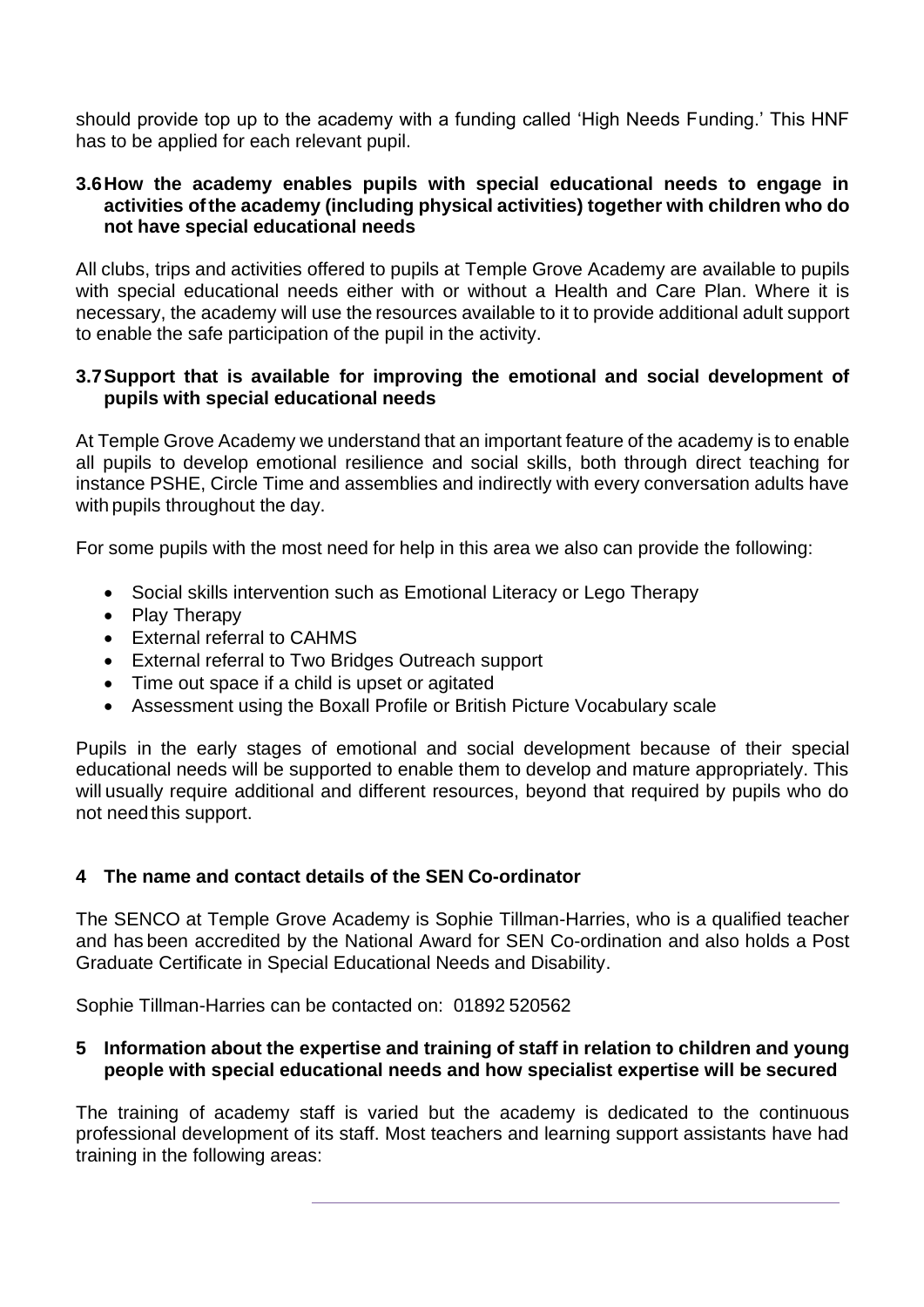- Team Teach
- Precision Teaching
- Attachment Difficulties
- Language for Learning
- Social Communication Difficulties including Autism Spectrum Disorder
- Widgit
- Circle time
- Makaton

Where a training need is identified beyond this we will find a provider who is able to deliver it. Training providers we can approach include:

- Specialist Teaching Service,
- Kent Educational Psychologist Service,
- Local Speech and Language, Physio and Occupational Therapy Service, The cost of training is covered by the notional SEN funding.

## **6 Information about how equipment and facilities to support children and young people with special educational needs will be secured**

Where external advisors recommend the use of equipment or facilities which the academy does not have, we will purchase it using the notional SEN funding, or seek it by loan. For highly specialist communication equipment the academy will seek the advice of the KCC Communication and Assistive Technology team.

## **7 The arrangements for consulting parents of children with special educational needs about, and involving them in, their education**

All parents of pupils at Temple Grove Academy are invited to discuss the progress of their children on three occasions a year and their provision plan will be reviewed. In addition we are happy to arrange meetings outside these times. As part of our normal teaching arrangements, all pupils will access some additional teaching to help them catch-up if the progress monitoring indicates that this is necessary; this will not imply that the pupil has a special educational need. All such provision will be recorded, tracked and evaluated on a Personal Provision Plan which will be shared with parents three times per year.

If following this Personal Provision Plan- improvements in progress are not seen, we will contact parents to discuss the use of internal or external assessments which will help us to address these needs better. From this point onwards the pupil will be identified as having special educational needs because special educational provision is being made and the parent will be invited to all planning and reviews of this provision. Parents will be actively supported to contribute to assessment, planning and review.

In addition to this, parents of pupils with an Education, Health and Care Plan will be invited to contribute to and attend an annual review, which, wherever possible will also include other agencies involved with the pupil. Information will be made accessible for parents.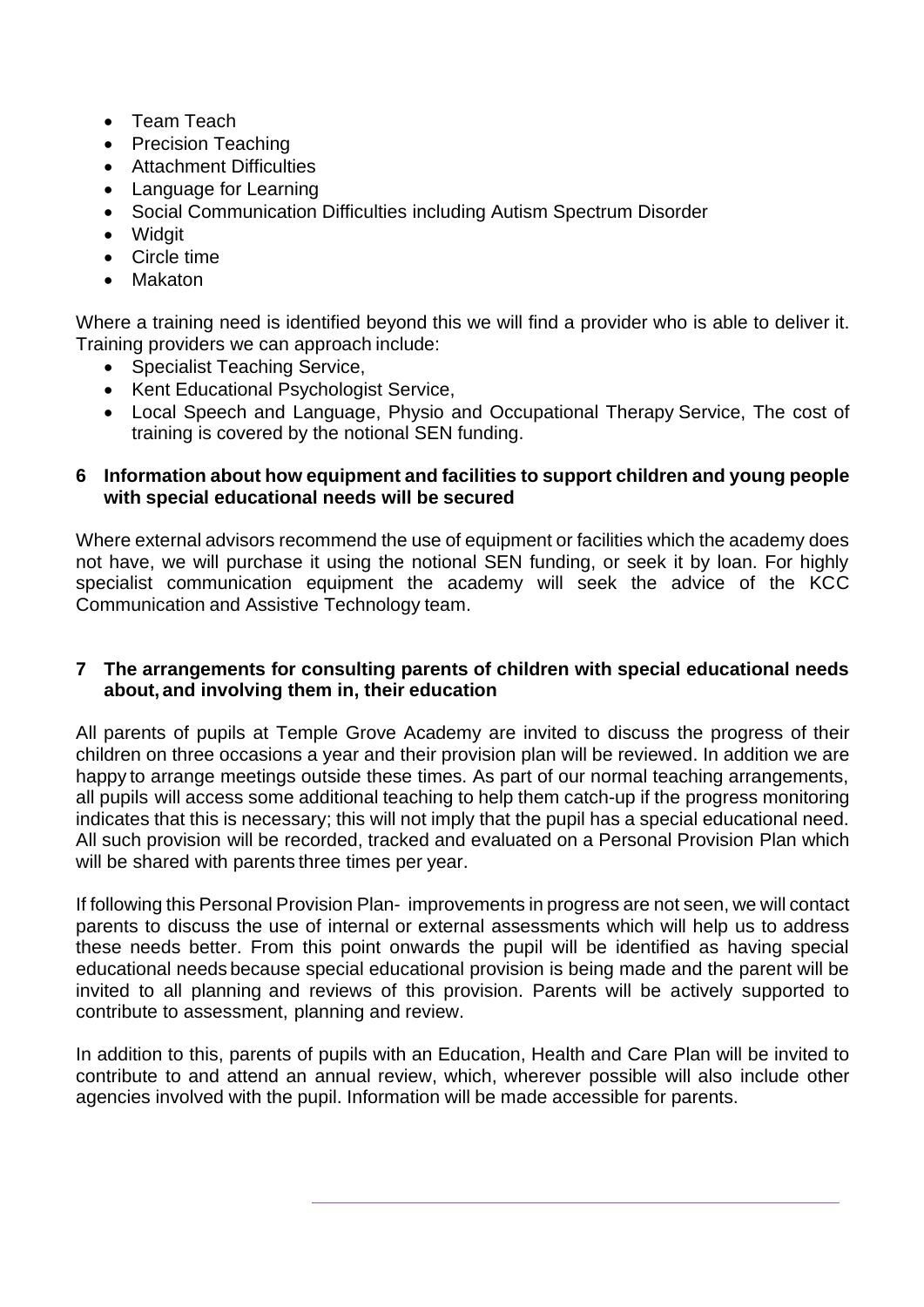### **8 The arrangements for consulting young people with special educational needs about, and involving them in, their education**

When a pupil has been identified to have special educational needs because special educational provision is being made for him or her, the pupil will be consulted about and involved in the arrangements made for them as part of person-centred planning. Parents are likely to play a more significant role in the childhood years with the young person taking more responsibility and acting with greater independence in later years.

### 9 **The arrangements made by the governing body relating to the treatment of complaints from parents of pupils with special educational needs concerning the provision made at the academy**

The normal arrangements for the treatment of complaints at Temple Grove Academy are used for complaints about provision made for special educational needs. We encourage parents to discuss their concerns with their class teacher first, then either the SENCO or Head teacher to resolve the issue before making the complaint formal to the Chair of the governing body.

If the complaint is not resolved after it has been considered by the governing body, then a disagreement resolution service or mediation service can be contracted. If it remains unresolved after this, the complainant can appeal to the First–tier Tribunal (Special Educational Needs and Disability), if the case refers to disability discrimination, or to the Secretary of State for all other cases.

There are some circumstances, usually for children who have a Statement of SEN where there is a statutory right for parents to appeal against a decision of the Local Authority. Complaints which fall within this category cannot be investigated by the academy.

### **10 How the governing body involves other bodies, including health and social services bodies, local authority support services and voluntary organisations, in meeting the needs of pupils with special educational needs and in supporting the families of such pupils**

The governing body have engaged with the following bodies:-

- Free membership of LIFT for access to specialist teaching and learning service
- A Service Level Agreement with Educational Psychology service for 3 days per year
- Link to Disabled Children's Service for support to families for some pupils with high needs
- Access to local authority's service level agreement with Speech and Language Therapy Services / Occupational Therapy Services / Physiotherapy Services for pupil with requirement for direct therapy or advice
- Ability to make ad hoc requests for advice from Communication and Assistive Technology Team

Temple Grove Academy have also completed and received accreditation for The Balanced System, Scheme for Schools for Speech, Language and Communication Needs.

## **11 The contact details of support services for the parents of pupils with special educationalneeds, including those for arrangements made in accordance with clause 32 (Parent PartnershipServices)**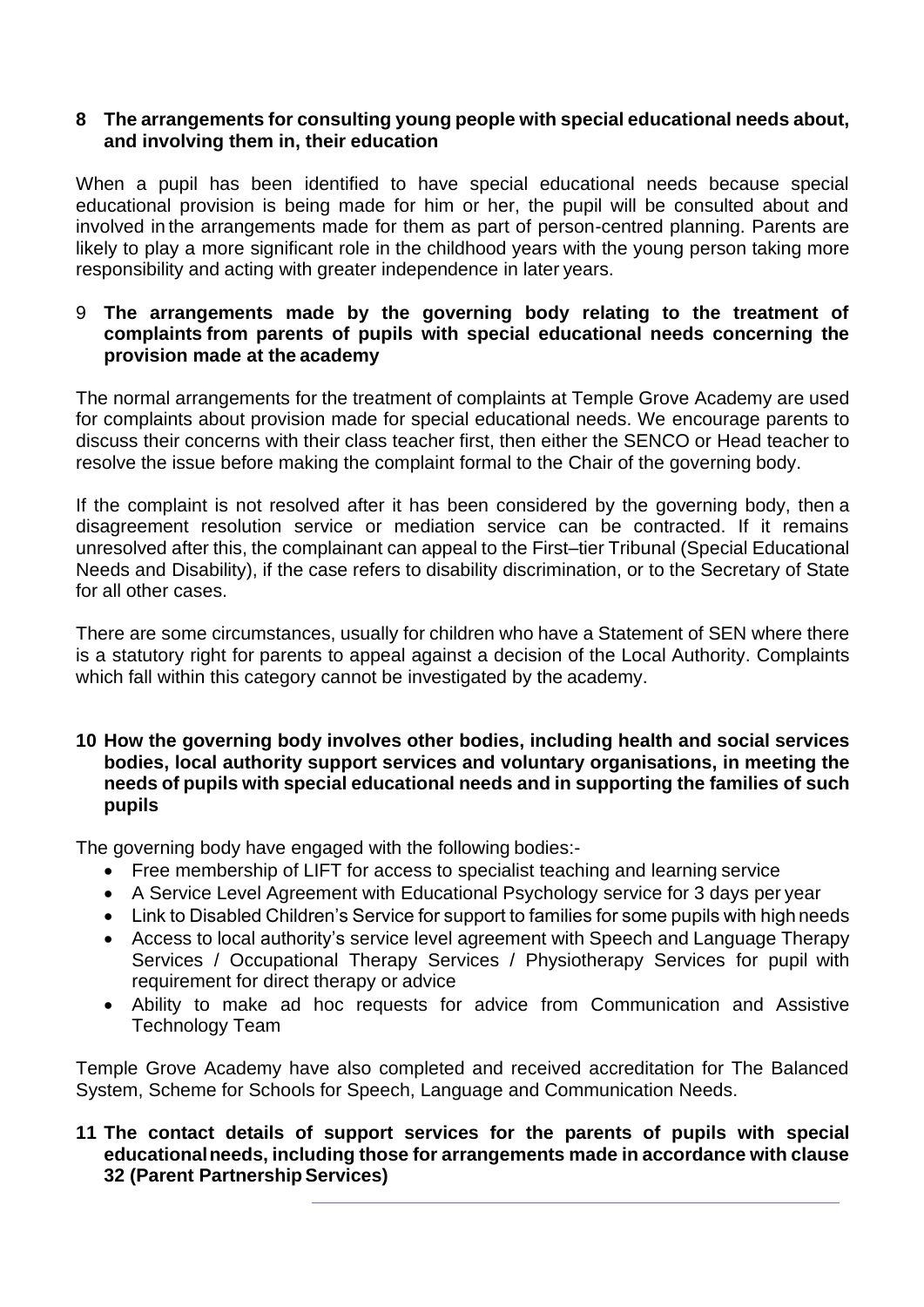Kent Parent Partnership Service (KPPS) provides free, impartial, confidential, advice, support and options around educational issues for parents who have children with special educational needs or disabilities (0-19). They empower parents to play an active and informed role in their child's education. They can be contacted on

**HELPLINE:** 03000 41 3000 **Office:** 0300 333 6474 **Minicom:** 0300 333 6484 **E-mail:** [kentparentpartnershipservice@kent.gov.uk](mailto:kentparentpartnershipservice@kent.gov.uk) **<http://www.kent.gov.uk/kpps>**

### **12 The academy's arrangements for supporting pupils with special educational needs in transferring between phases of education**

At Temple Grove Academy we work closely with the educational settings used by the pupils before they transfer to us in order to seek the information that will make the transfer is a seamless as possible. When pupils transfer to us from pre-academy the following transition arrangements are used:

- All families are offered a home visit by our Nursery and Reception Teachers in order to get to know the child and family before they join us.
- Our Reception Teachers visit all children in their pre-school settings to observe them and discuss strengths and needs with the professionals who are already working with them.
- For children who have complex additional needs, a transition meeting may be arranged with all family member and professionals involved with the child in order to make any appropriate arrangements to ensure a smooth transition.
- All children are offered the opportunity to visit the academy several times before joining.
- All children are given a transition booklet which shares information about the child and the academy before they start in September.

We also contribute information to a pupils' onward destination by providing information to the next setting. When pupils transfer to secondary school the following transition arrangements are used:

- For pupils with EHC plans, personalised transition plans are created at annual review
- Pupils are released from academy to attend as many transition days at the new school as are needed. If pupils need to be supported by our academy staff to help them with this, they are made available.
- Vulnerable pupils access a Year 6 transition intervention programme, which seeks to support them with practical strategies for managing different situations at Secondary Schools.
- The Year 6 class teacher, SENCO and Pastoral Support Manager meets with a representative from each of the appropriate secondary schools to discuss the strengths and needs of all children.

### **13 Information on where the local authority's local offer is published**

The local authority's local offer is published on: